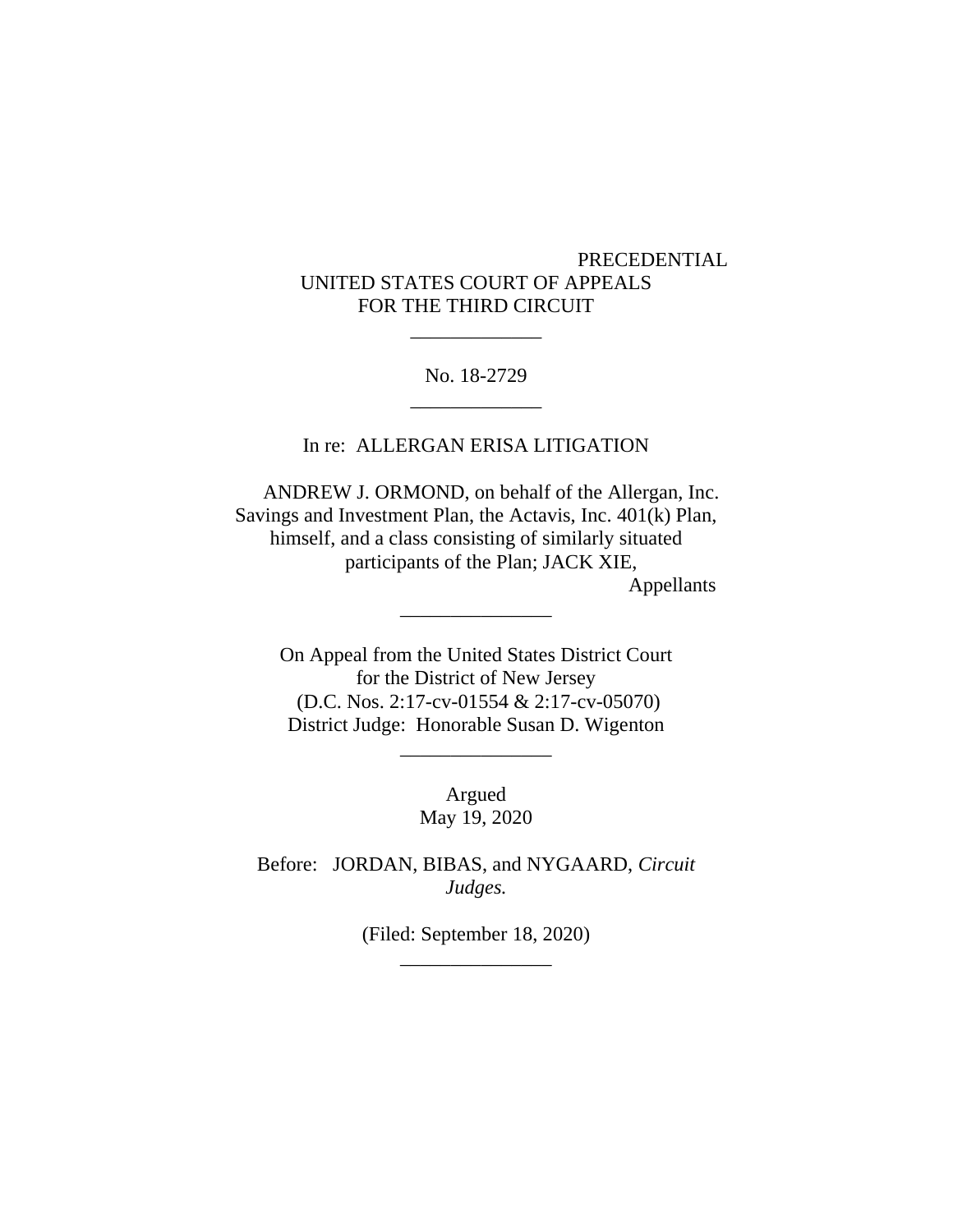Jacob H. Zamansky Samuel E. Bonderoff [ARGUED] Zamansky, LLC 50 Broadway –  $32<sup>nd</sup>$  Floor New York, NY 10004

Gary S. Graifman Kantrowitz Goldhamer & Graifman 210 Summit Avenue Montvale, NJ 07645

Michael J. Klein Abraham Fruchter & Twersky One Penn Plaza – Suite 2805 New York, NY 10119

Mark Levine 324 Third Avenue Pelham, NY 10803

Patrick K. Slyne Stull Stull & Brody 6 East 45th Street New York, NY 10017 *Counsel for Appellants*

Anjuli M. Cargain Robert D. Eassa Paul J. Killion Duane Morris One Market Plaza Spear Tower, Suite 2200 San Francisco, CA 94105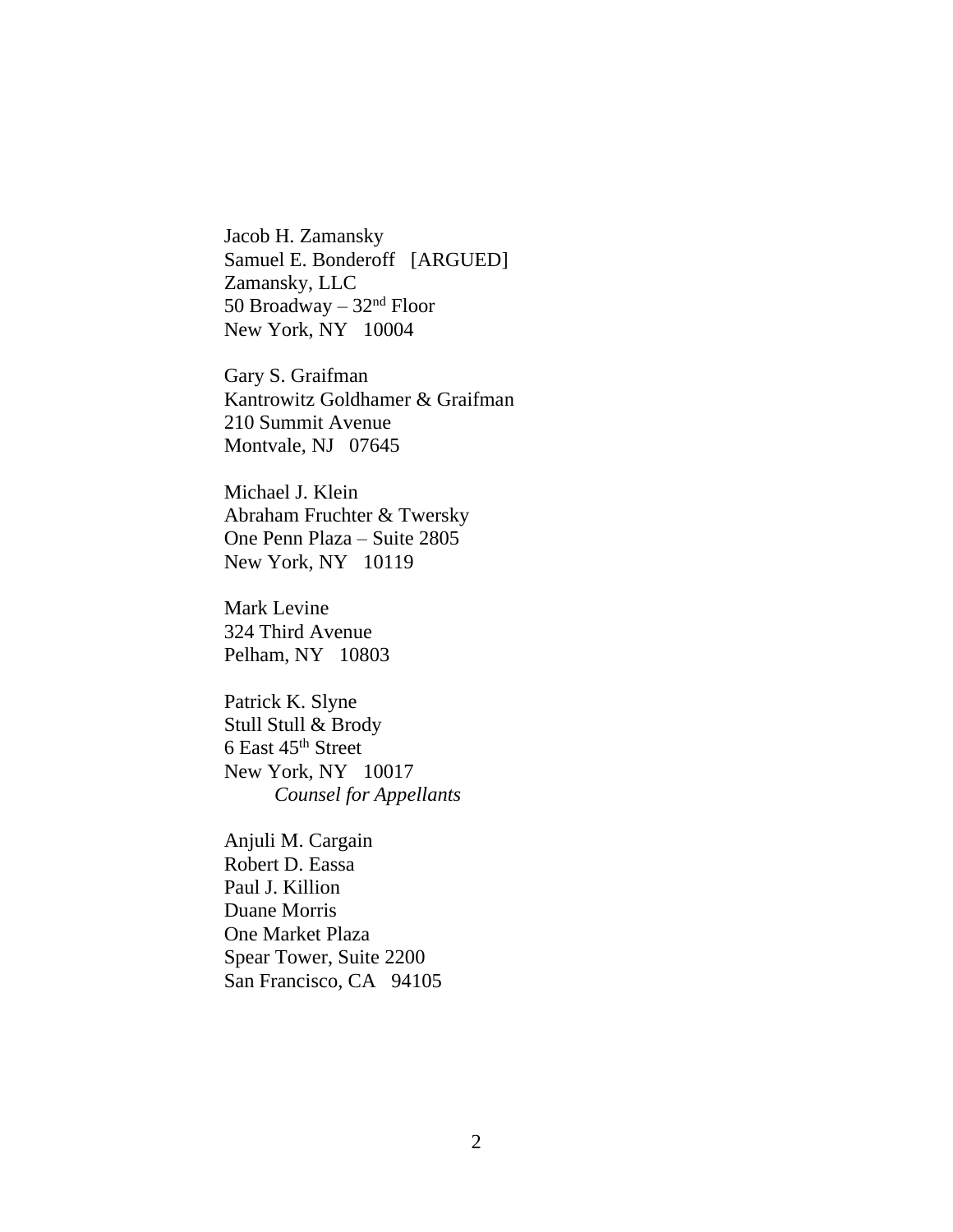Joseph F. Falgiani Joseph G. Harraka, Jr. [ARGUED] David G. Tomeo Robert D. Towry Becker, LLC 354 Eisenhower Parkway Plaza II, Suite 1500 Livingston, NJ 07039 *Counsel for Appellee*

# **OPINION** \_\_\_\_\_\_\_\_\_\_\_\_\_\_\_

\_\_\_\_\_\_\_\_\_\_\_\_\_\_\_

JORDAN, *Circuit Judge*.

In this appeal from the dismissal of a putative class action, we are asked to decide whether plaintiffs Andrew J. Ormond and Jack Xie, former employees of Allergan plc ("Allergan," or the "Company") and participants in the Company's employee stock ownership plan ("ESOP"), have plausibly alleged that the defendants breached certain fiduciary duties under the Employee Retirement Income Security Act of 1974 ("ERISA").<sup>1</sup> According to the plaintiffs, the defendants, who are numerous individuals and entities responsible for

<sup>1</sup> The named plaintiffs brought suit individually, derivatively on behalf of the Plans (as defined below), and as representatives of a purported class of similarly-situated Plan participants. We refer to these constituencies collectively as "the plaintiffs."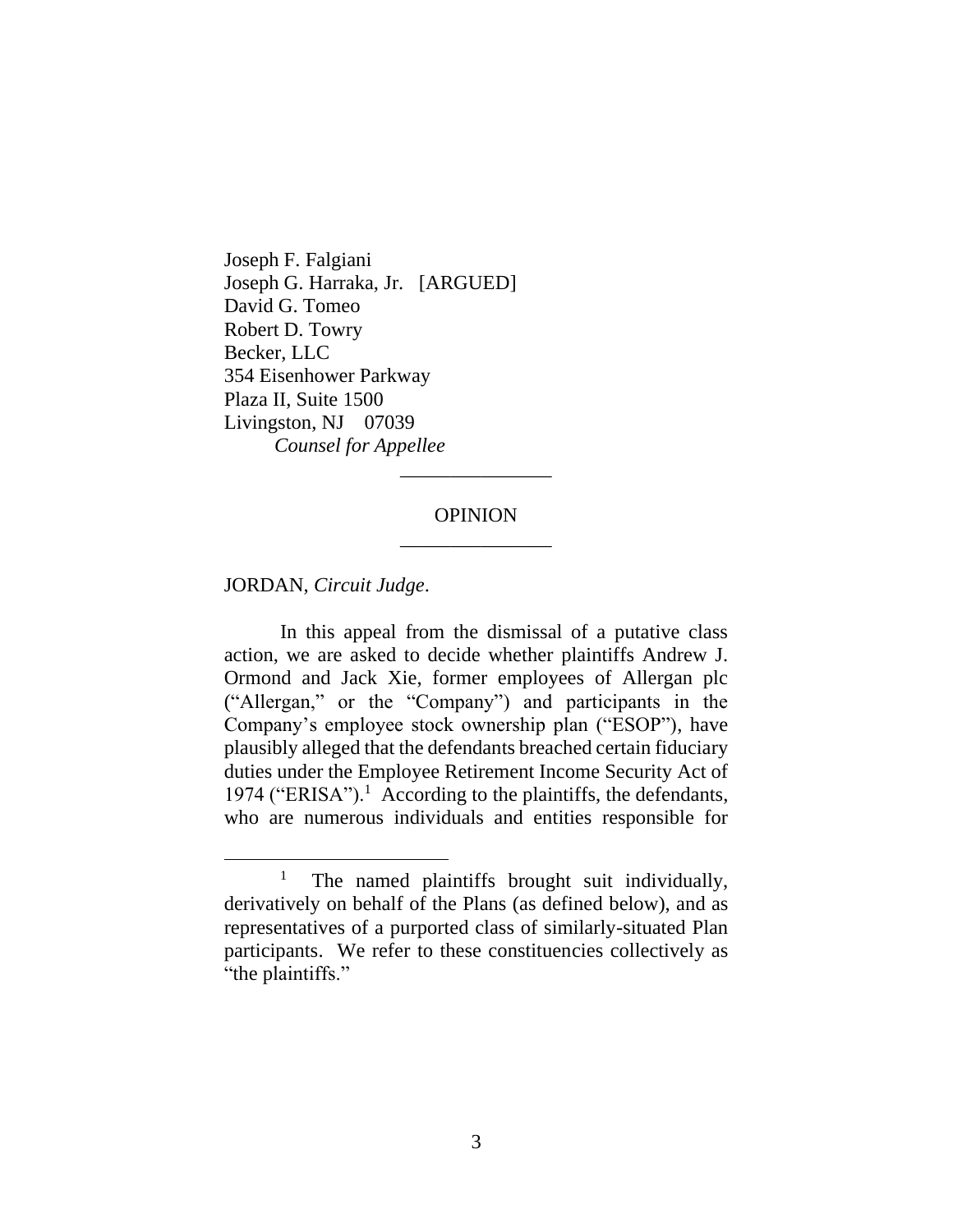administering or supervising the Company's benefit plans,<sup>2</sup> knew or should have known that the Company's stock price was artificially inflated as a result of an illegal price-fixing conspiracy, yet they took no action to prevent the plaintiffs from acquiring Allergan stock at falsely inflated prices.

Having considered the complaint, we agree with the District Court that, even when viewed in the light most favorable to the plaintiffs, the well-pled factual allegations fail to support a plausible inference that the Company conspired with competitors to fix prices. Because all of the plaintiffs' causes of action ultimately rest on the premise that the defendants knew or should have known about that supposed illegal conduct, the absence of allegations sufficient to support the existence of it is fatal to each of their claims. Furthermore, we discern no abuse of discretion in the District Court's decision to deny the plaintiffs leave to amend the complaint. The plaintiffs' perfunctory request in that regard not only failed to include a proposed amended complaint but also lacked any description of or explanation about the modifications they might make. Accordingly, we will affirm.

<sup>2</sup> The defendants are comprised of: Allergan; its Employee Benefits Plan, Oversight, and Investment Committees (and the individual members of those committees, both known and unknown); the individual members of the Company's Board of Directors (the "Director Defendants"); and any other known or unknown committees or individuals who served as Plan fiduciaries from October 29, 2013 through November 2, 2016 (the "Class Period").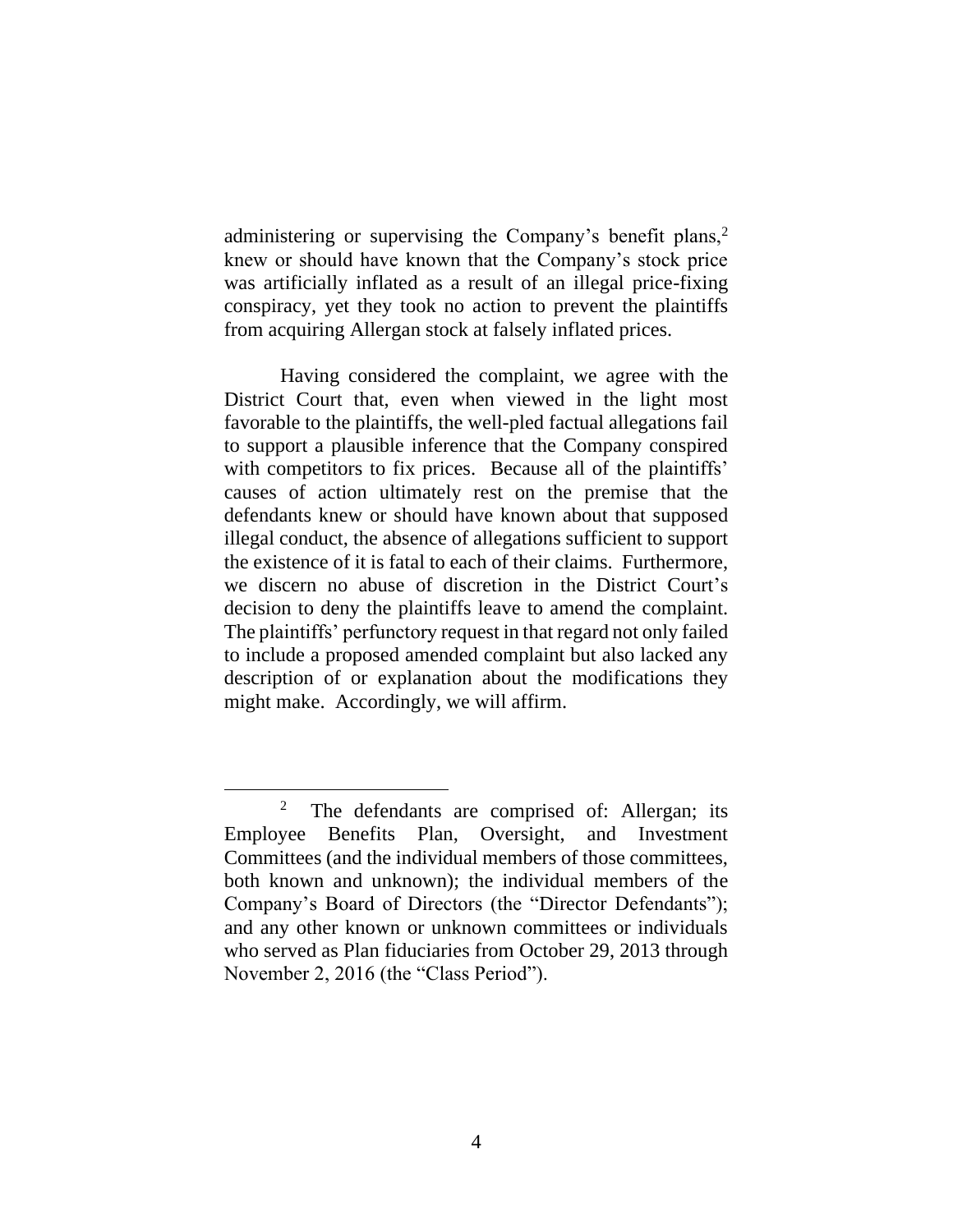#### **I. BACKGROUND**

#### **A. Factual Background**

The plaintiffs are participants in the Allergan, Inc. Savings and Investment Plan (the "Plan," and, together with its predecessor plans, the "Plans"), 3 which includes various investment options for its participants. One of those is an ESOP feature, through which participants can buy Allergan stock. According to the plaintiffs, the various defendants in this dispute were Plan fiduciaries within the meaning of ERISA and owed them commensurate duties under that statute.

The central tenet of the plaintiffs' complaint is that, although the public was unaware, at least some of the defendants knew or should have known that, prior to the divestiture of its generic-drug business,<sup>4</sup> Allergan had

<sup>&</sup>lt;sup>3</sup> The Plan, which traces its origins back to 1988, exists in its current form following a series of name changes, corporate acquisitions, and other modifications that are not relevant to the disposition of this appeal.

<sup>&</sup>lt;sup>4</sup> Allergan completed the sales of its "Global Generics" and "ANDA Distribution" businesses to Teva Pharmaceuticals on August 2, 2016 and October 3, 2016, respectively. (App. 70-71.) The plaintiffs do not allege that Allergan engaged in price fixing subsequent to the divestitures. To the extent it is relevant, and no party argues that it is, the slight discrepancy between the date of Allergan's divestitures and the end of the Class Period appears to be attributable to November 2, 2016 being the last date that Allergan publicly announced quarterly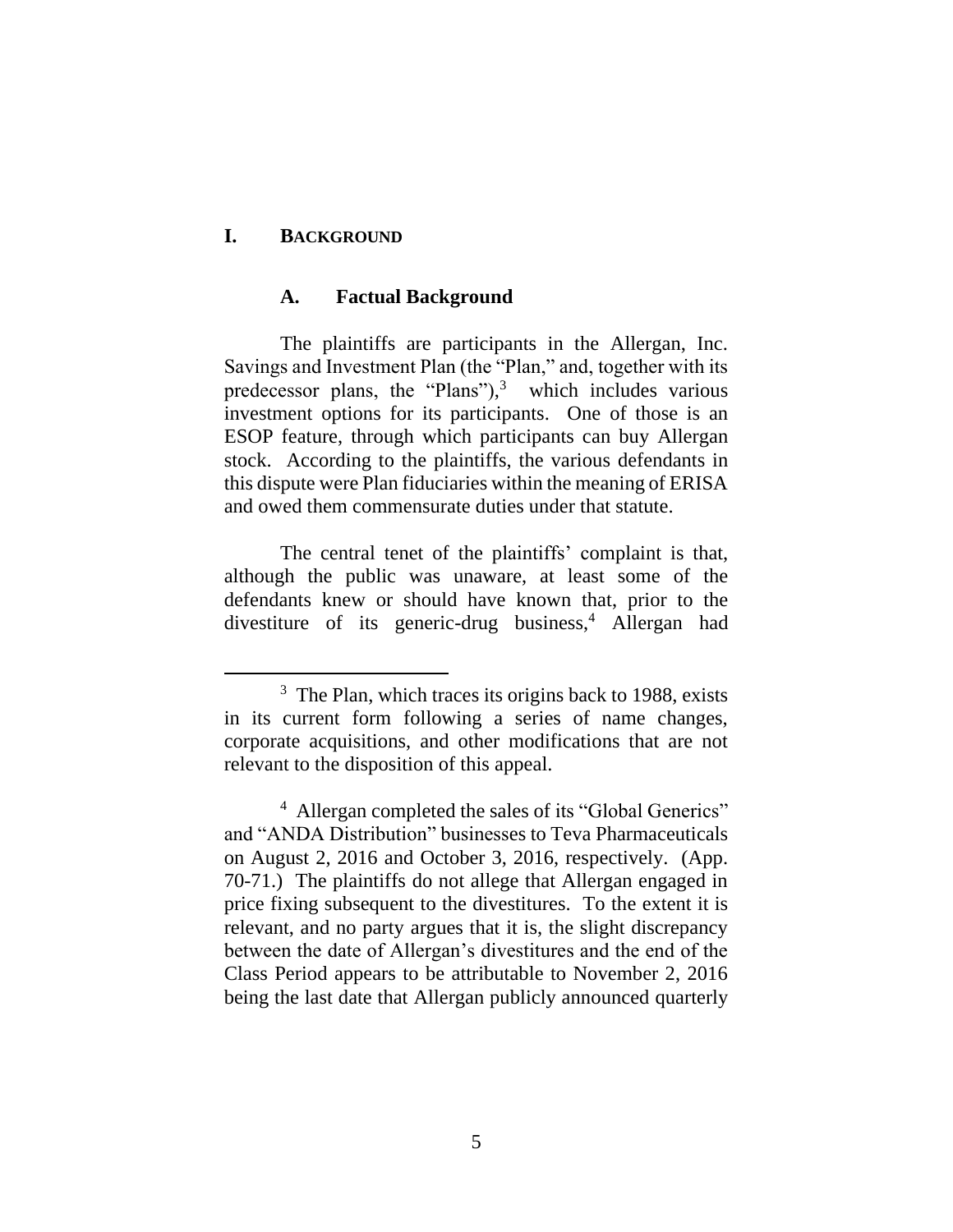conspired with other generic-drug manufacturers to fix prices, thereby artificially boosting its financial performance, and, in turn, its stock price.<sup>5</sup> As support for their price-fixing theory, the plaintiffs allege that, during October 2014 to June 2015, a time when generic-drug prices in general were surging, Allergan received inquiries both from members of Congress and the Antitrust Division of the Department of Justice ("DOJ") seeking information about large price increases in certain of the generic drugs it manufactured. According to news reports cited by the plaintiffs, the DOJ charged some unidentified person or entity involved in the generic-drug industry with price-fixing, as part of "a sweeping criminal investigation into suspected price collusion," and the DOJ was "expected to remain active in pursuing generic-drug price fixing[.]" (App. 73.) The plaintiffs do not allege that Allergan was ever charged in connection with the DOJ investigation. Nevertheless, they say that the defendants' failure to remove Allergan stock as an investment option from the Plan, or otherwise take any action to protect the Plan participants from

financial and operating results reflecting the operations of the divested generics businesses.

<sup>&</sup>lt;sup>5</sup> The plaintiffs also contend that the Company lacked effective internal controls over its financial reporting systems. That contention appears simply to be support for their overarching argument that Allergan's financials did not reflect the effects of the alleged price-fixing conspiracy. Indeed, the complaint is devoid of any well-pled allegations that could, premised only on the Company's supposed lack of internal controls, state a distinct claim for breach of fiduciary duties under ERISA.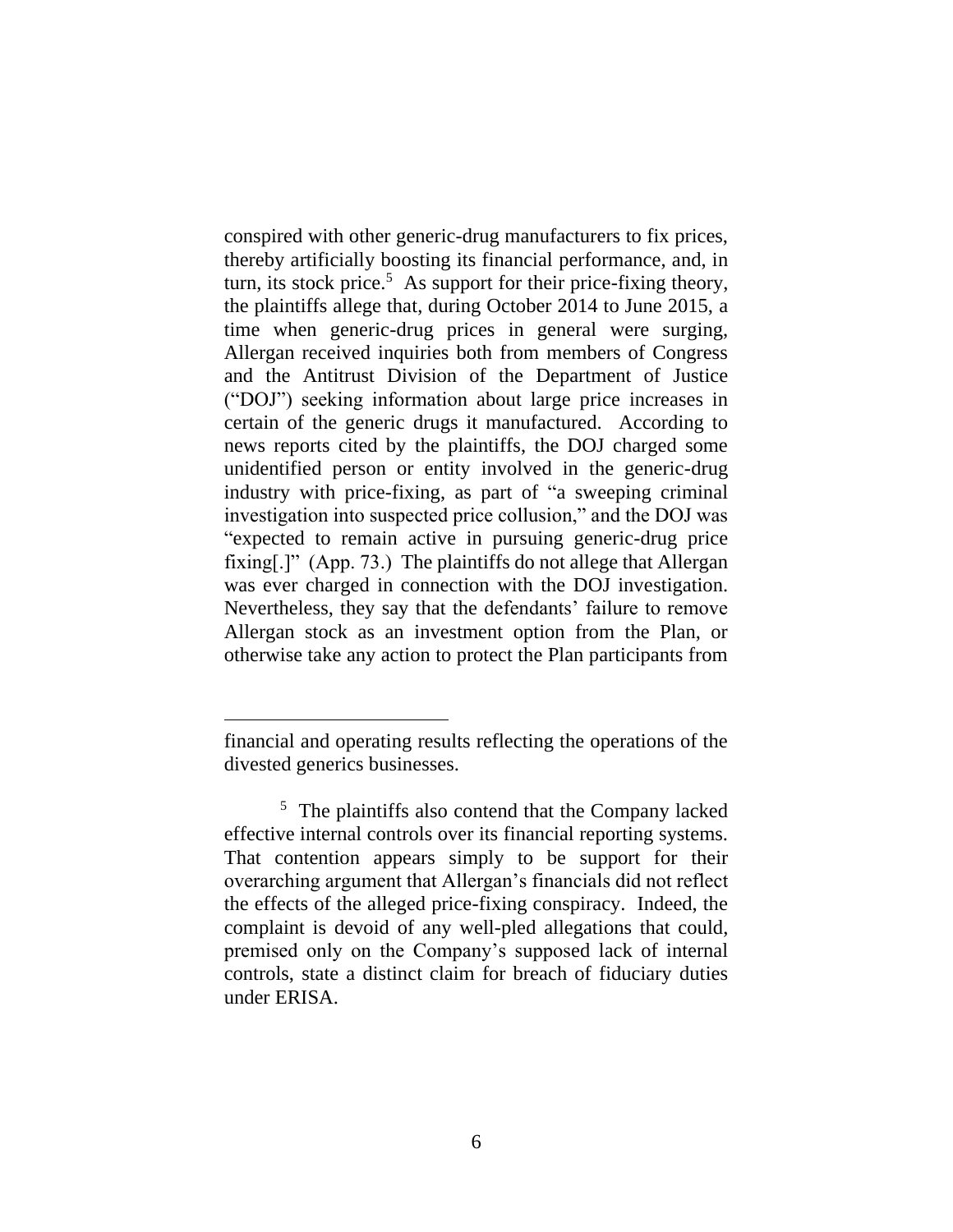Allergan's inflated stock prices, violated fiduciary duties owed under ERISA.

### **B. Procedural Background**

This case originated as two separate actions filed by Xie and Ormond, Xie's in the United States District Court for the Central District of California, and Ormond's in the District Court here. Xie agreed to transfer his case, and, shortly thereafter, the actions were consolidated in the District Court under the caption "*In re Allergan ERISA Litigation*." (App. 8.) Following consolidation, the plaintiffs filed a three-count amended complaint – the operative complaint here – alleging: a failure to prudently manage the Plans' assets, in violation of ERISA  $\S$ § 404(a)(1)(B) and 405 (Count One); breach of the duty of loyalty, in violation of ERISA §§  $404(a)(1)(A)$  and  $405$ (Count Two); and failure to adequately monitor other fiduciaries and provide accurate information, in violation of ERISA § 404 (Count Three).

The defendants moved to dismiss the complaint in its entirety, which was granted. Regarding Count One, the District Court held that it was insufficiently pled for two independent reasons. First, according to the Court, the plaintiffs failed to "set forth sufficient facts to establish" or even imply that the defendants had "engaged in collusive and/or fraudulent activity during the Class Period such that they could have insider information to that effect." (App. 13.) Second, even if the defendants possessed any such insider information, the Court determined that the plaintiffs still could not state a claim because, under *Fifth Third Bancorp v.*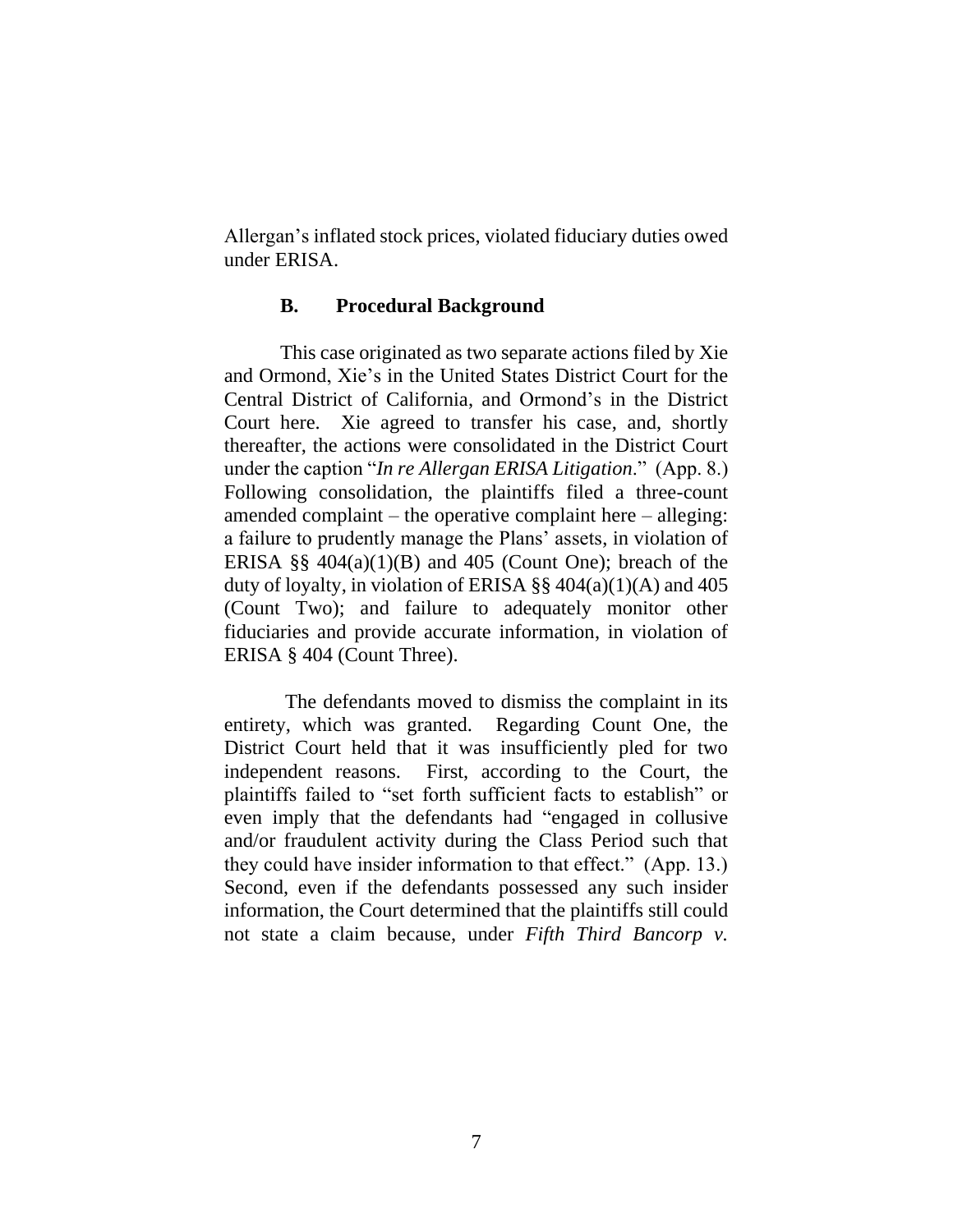*Dudenhoeffer*, 573 U.S. 409 (2014), 6 a prudent fiduciary could have concluded that any of the plaintiffs' proposed alternatives to doing nothing about their supposed knowledge of the alleged price-fixing would do more harm than good to the Plan participants.

The District Court then proceeded to dismiss Count Two – the duty of loyalty claim – as being merely "derivative" of [the] insufficiently pled duty of prudence claim[]" in Count One (App. 17-18.) And, absent any well-pled claim for a breach of an ERISA duty, the Court concluded that Count Three – the duty to monitor claim – necessarily failed too. Finally, the District Court denied the plaintiffs' request for leave to amend their complaint because "[t]here [wa]s nothing to suggest that providing another opportunity to amend the pleadings would be beneficial or result in a different outcome." (App. 19 n.11.)

The plaintiffs timely appealed. After the briefing for this appeal was completed, but shortly before oral argument,

<sup>6</sup> *Dudenhoeffer* was a watershed decision by the Supreme Court in which it rejected the consensus among courts of appeals that ESOP fiduciaries are entitled to a "presumption of prudence." *Id.* at 412. Instead, the Court held that, "[t]o state a claim for breach of the duty of prudence on the basis of inside information, a plaintiff must plausibly allege an alternative action that the defendant could have taken that would have been consistent with the securities laws and that a prudent fiduciary in the same circumstances would not have viewed as more likely to harm the fund than to help it." *Id.* at 428.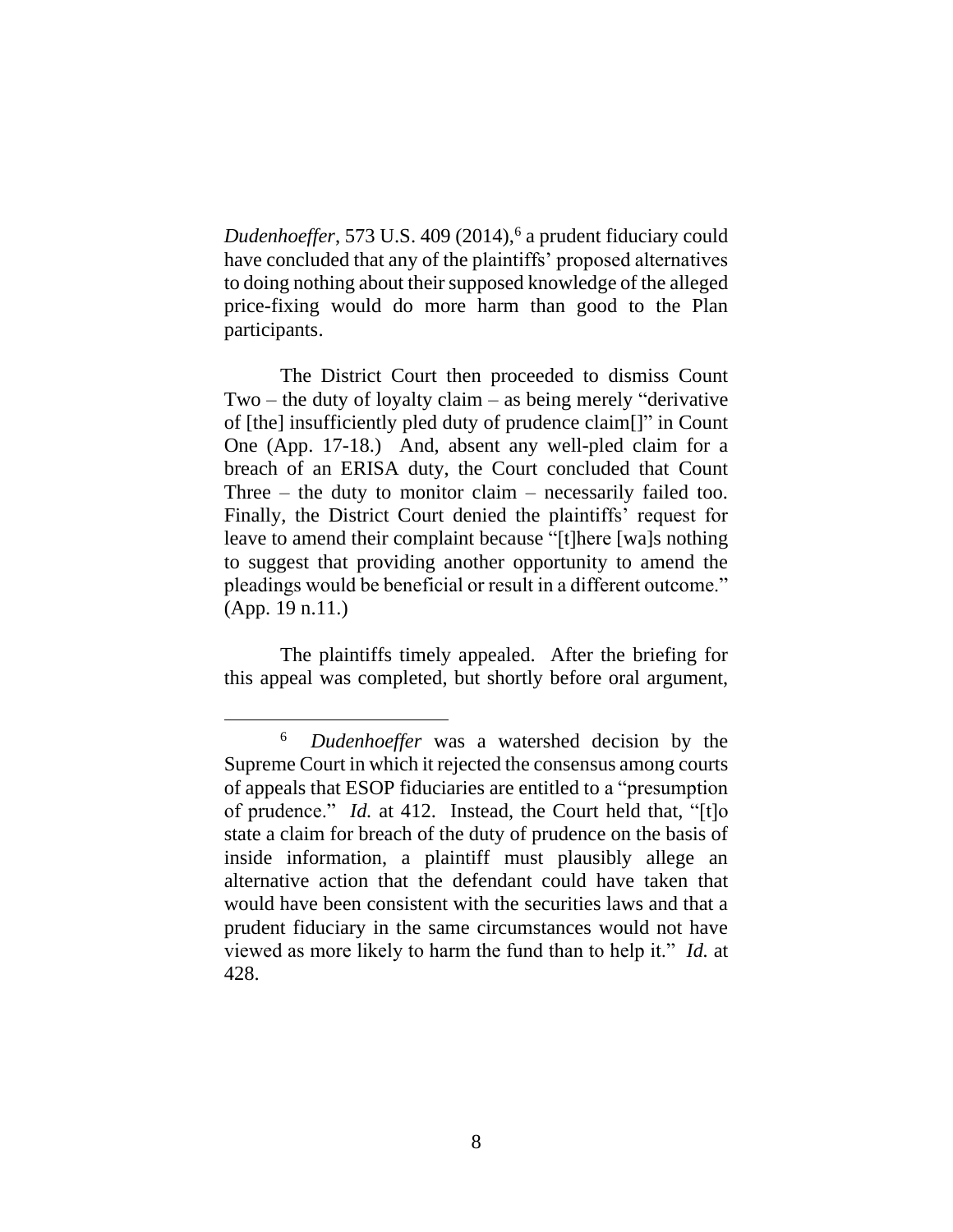the Supreme Court granted certiorari review of the Second Circuit's decision in *Jander v. Retirement Plans Committee of IBM*, 910 F.3d 620 (2d Cir. 2018), another case involving ERISA's duty of prudence in the ESOP context. Because the Supreme Court's decision in *Jander* had the potential to clarify or modify *Dudenhoeffer*, the parties jointly requested that we hold this matter *curia advisari vult*, pending the Supreme Court's decision in that case. We did so. When the Supreme Court issued its decision in *Jander* earlier this year, this matter was reinstated as an active appeal.<sup>7</sup>

# **II. DISCUSSION**<sup>8</sup>

# **A. Plaintiffs' ERISA Claims**<sup>9</sup>

The "thrust" of the plaintiffs' allegations in Counts One and Two of the complaint is that the "[d]efendants

8 The District Court had jurisdiction under 28 U.S.C. § 1331. We have jurisdiction pursuant to 28 U.S.C. § 1291.

<sup>9</sup> "We review *de novo* a district court's grant of a

<sup>&</sup>lt;sup>7</sup> The Supreme Court elected not to reach the merits of the dispute in *Jander* because the parties raised new arguments that were not presented to the Second Circuit. *Ret. Plans Comm. of IBM v. Jander*, 140 S. Ct. 592, 594–95 (2020). Instead, the Court vacated the Second Circuit's opinion and remanded the matter for the Second Circuit to decide in the first instance whether it wished to consider those new arguments. *Id.* at 595.On remand, the Second Circuit declined to consider the new arguments and reinstated its original decision. *Jander v. Ret. Plans Comm. of IBM*, 962 F.3d 85, 86 (2d Cir. 2020).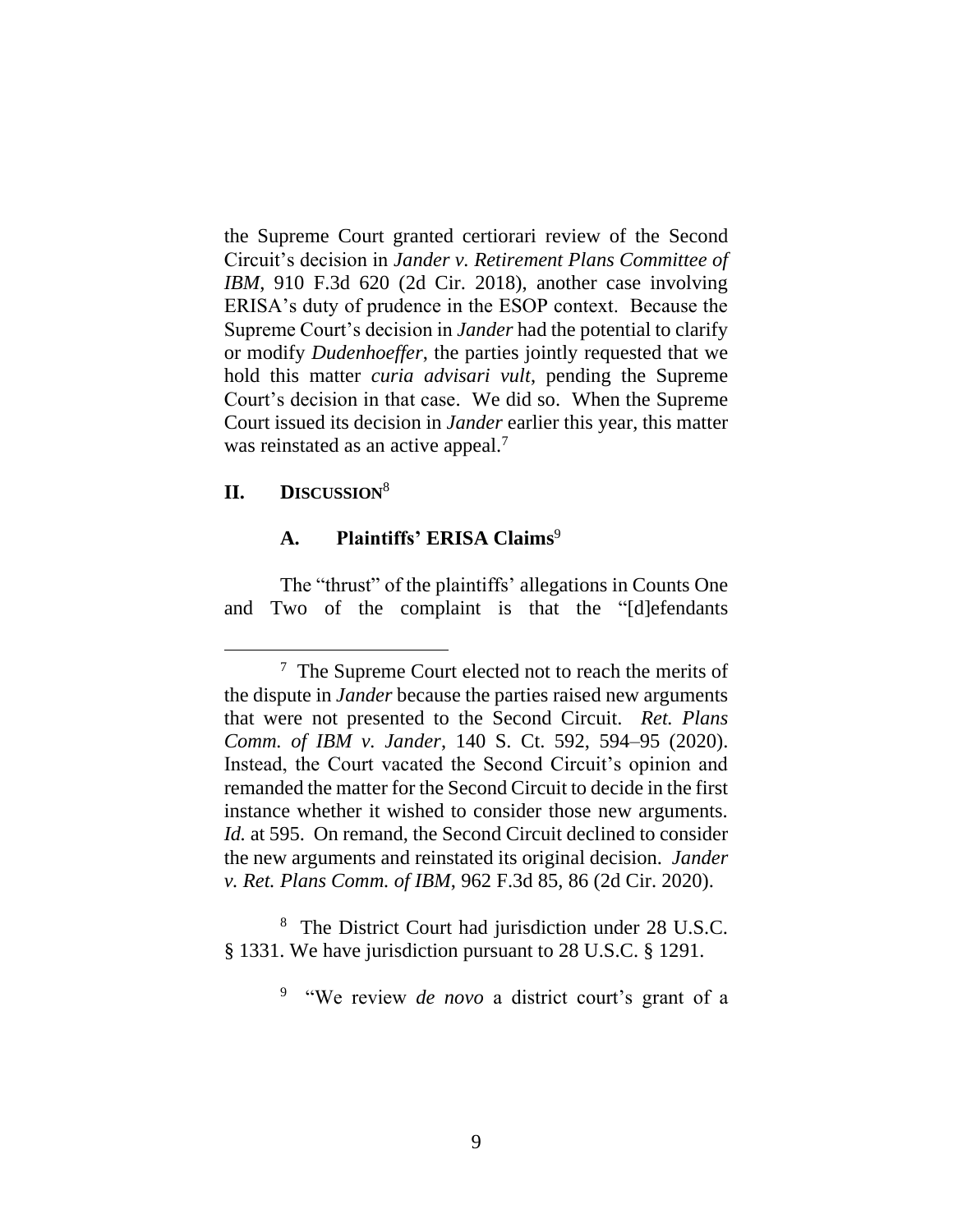[imprudently and disloyally] allowed the investment of the Plans' assets in Allergan Stock throughout the Class Period despite the fact that [d]efendants knew or should have known that that investment was imprudent[.]" (App. 25.) According to the plaintiffs, Allergan stock was a poor investment during the Class Period because "Allergan and several of its pharmaceutical industry peers colluded to fix generic-drug prices in violation of federal antitrust laws, creating excess revenues as a result of anticompetitive behaviors and putting Allergan at risk of criminal prosecution and civil and criminal penalties[.]" (App. 71.) Moreover, the plaintiffs say, "[the d]efendants, as Allergan insiders, knew or should have known that the Company was conspiring to raise its profits in violation

motion to dismiss for failure to state a claim under Federal Rule of Civil Procedure 12(b)(6)." *Foglia v. Renal Ventures Mgmt., LLC*, 754 F.3d 153, 154 n.1 (3d Cir. 2014) (citation omitted). In conducting such a review, "[w]e take as true all the factual allegations of the … Complaint and the reasonable inferences that can be drawn from them, but we disregard legal conclusions and recitals of the elements of a cause of action, supported by mere conclusory statements. To survive a motion to dismiss, a complaint must contain sufficient factual matter, accepted as true, to state a claim to relief that is plausible on its face." *Santiago v. Warminster Twp.*, 629 F.3d 121, 128 (3d Cir. 2010) (internal quotation marks and citations omitted). A claim is facially plausible "when the plaintiff pleads factual content that allows the court to draw the reasonable inference that the defendant is liable for the misconduct alleged." *Id.* (internal quotation marks and citation omitted). "[W]e may affirm a judgment of a lower court for any reason supported by the record …." *In re Ross*, 858 F.3d 779, 786 (3d Cir. 2017) (citation omitted).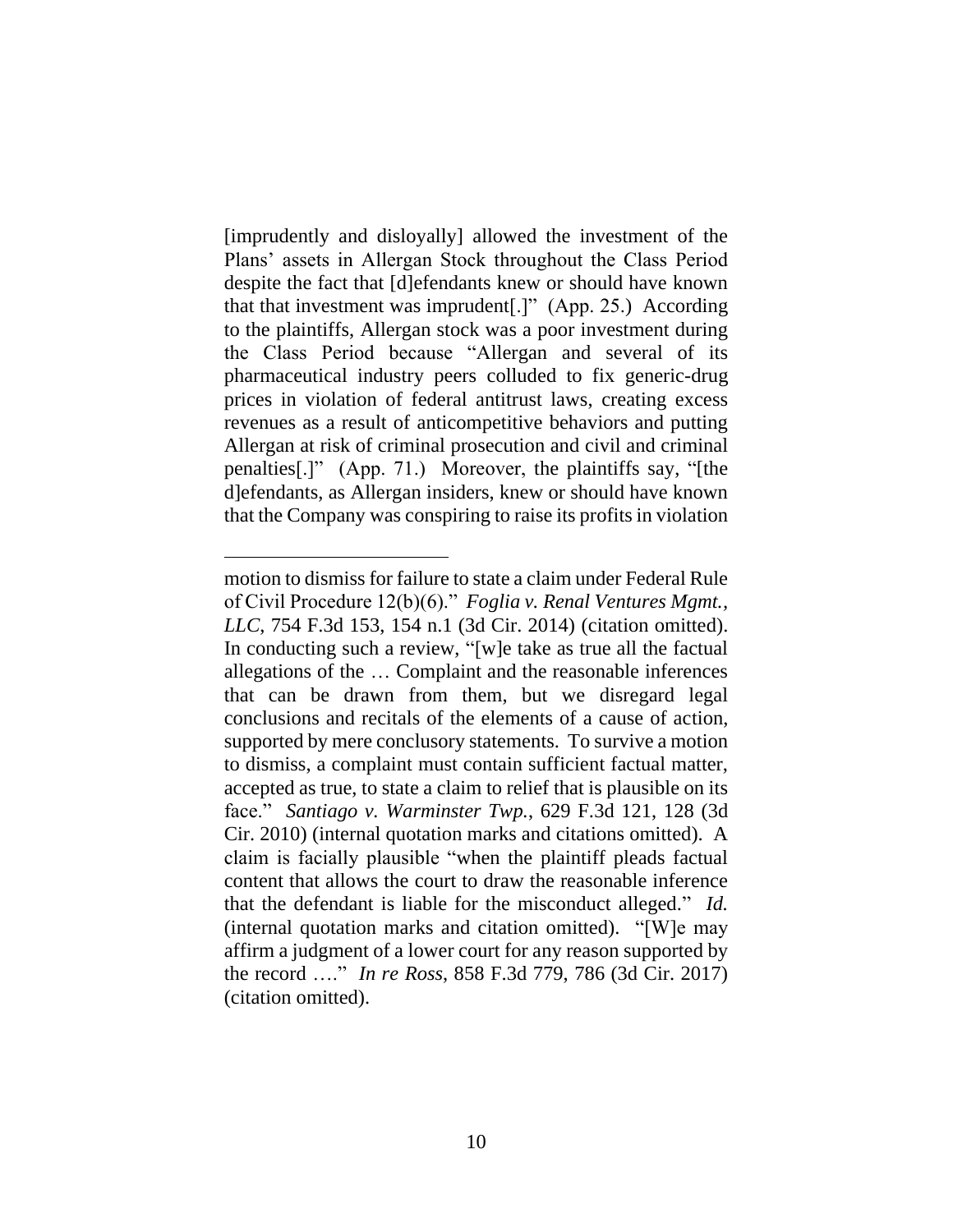of antitrust laws." (App. 74.) Thus, the threshold issue in analyzing the ERISA claims here is whether the plaintiffs have plausibly alleged any facts to back up their assertion that Allergan participated in an unlawful price-fixing conspiracy. Absent such allegations, there was nothing that the defendants knew or should have known that ought to have prompted them to protect the putative class from acquiring Allergan stock. As the District Court correctly held, the plaintiffs' complaint is deficient at this initial step.

The factual allegations that supposedly demonstrate that Allergan was involved in such a conspiracy are scant and can be summarized as follows: (i) the market for generic drugs is highly competitive; (ii) the prices for several generic drugs increased markedly over a brief period of time; (iii) certain members of Congress sought to investigate the increases; (iv) in connection with that investigation, Allergan was asked to provide information about price increases for certain generic drugs it manufactures; (v) several months later, Allergan received a subpoena from the DOJ requesting information about the marketing and pricing of some of its generic products and communications with competitors regarding the same; and (vi) over a year after receiving the subpoena, the DOJ brought price-fixing charges against at least one unnamed party – but not Allergan – related to generic drugs, and the DOJ was "expected to remain active in pursuing generic-drug price fixing[.]" (App. 73.)

Considered holistically, and taking all reasonable inferences in the plaintiffs' favor, those allegations fail to support a plausible inference that Allergan conspired with other generic-drug manufacturers to fix prices. At most, the plaintiffs' complaint can be described as alleging parallel price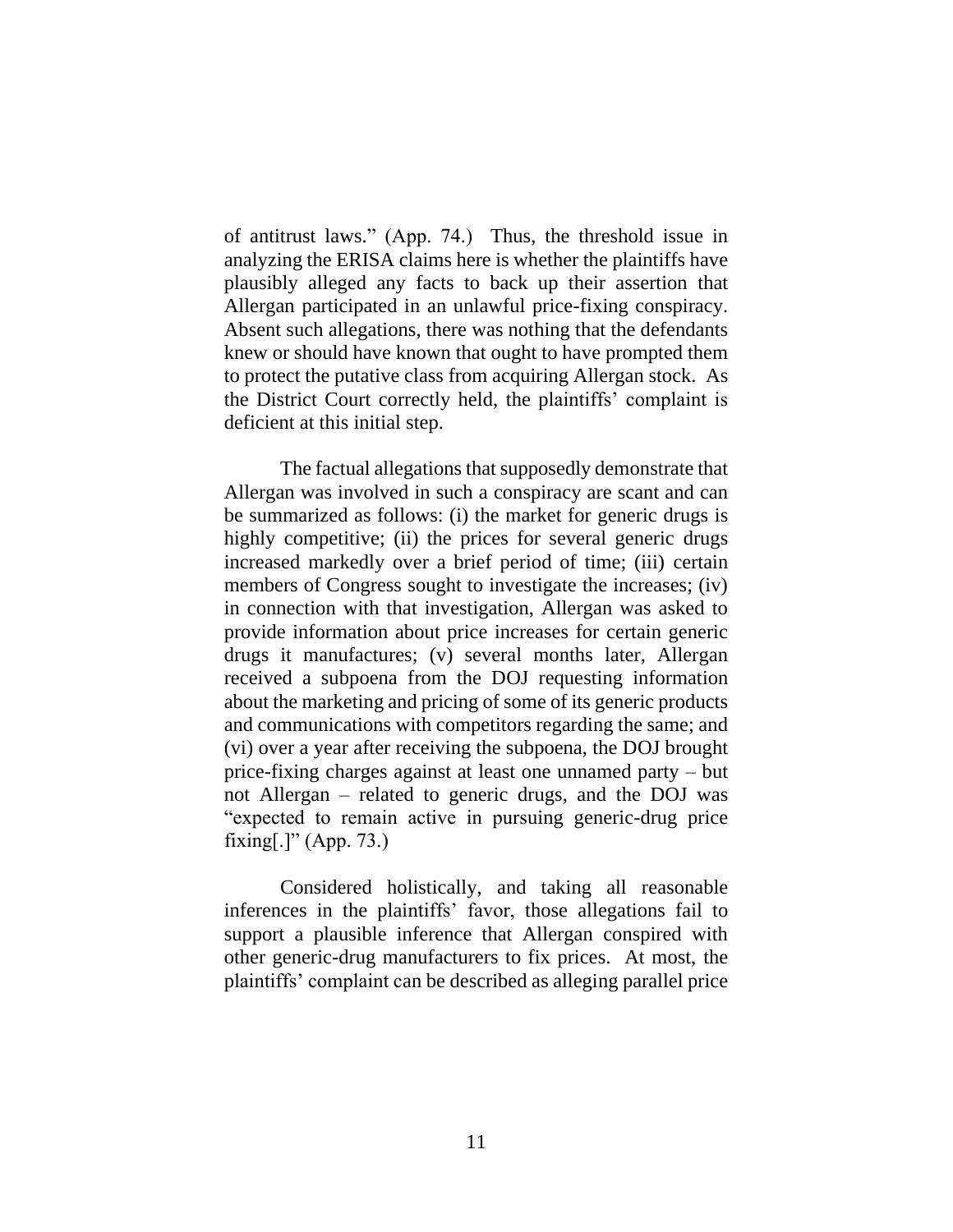increases among generic-drug manufacturers, including Allergan. But, despite the plaintiffs' insistence to the contrary, the Supreme Court has been clear "that an allegation of parallel conduct and a bare assertion of conspiracy will not suffice." *Bell Atl. Corp. v. Twombly*, 550 U.S. 544, 556 (2007). Rather, because "parallel conduct[, without more,] does not suggest conspiracy," allegations of parallel conduct "must be placed in a context that raises a suggestion of a preceding agreement, not merely parallel conduct that could just as well be independent action." *Id.* at 557; *see also In re Chocolate Confectionary Antitrust Litig.*, 801 F.3d 383, 398 (3d Cir. 2015) ("[E]vidence of conscious parallelism cannot alone create a reasonable inference of a conspiracy. To move the ball across the goal line, a plaintiff must also show that certain plus factors are present. Plus factors are 'proxies for direct evidence' because they tend[ ] to ensure that courts punish concerted action—an actual agreement—instead of the unilateral, independent conduct of competitors." (second alteration in original) (internal quotation marks and citations omitted)); *Burtch v. Milberg Factors, Inc.*, 662 F.3d 212, 226 (3d Cir. 2011) ("The law is well-established that evidence of parallel conduct by alleged co-conspirators is not sufficient to show an agreement." (internal quotation marks and citations omitted)).

The plaintiffs have not placed their allegations in any such context. That Allergan received requests for information from Congress and the DOJ as part of broad investigations, requests the Company apparently complied with, does not on its own suggest the existence of an agreement among Allergan and its competitors. That is particularly so where, as here, there are no well-pled allegations either of communications or interactions among Allergan and its competitors, or even of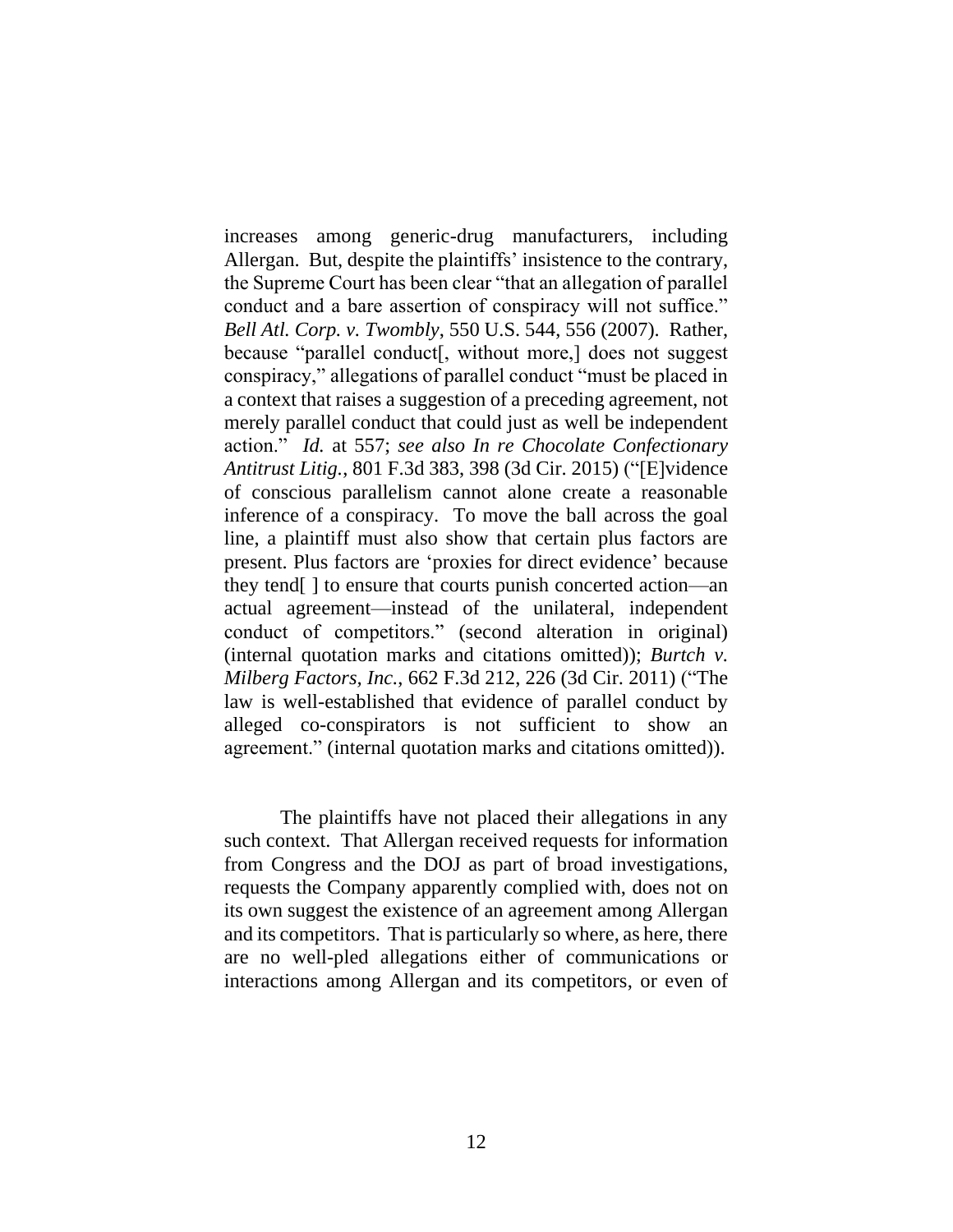opportunities for such communications or interactions. Nor are there allegations that the information gathering exercises the Company was subjected to resulted in any charge of wrongdoing against either Allergan or any of its competitors with respect to a product that Allergan manufactures.<sup>10</sup> The plaintiffs have thus failed to plausibly allege Allergan's participation in an illegal price-fixing conspiracy. Because the defendants could not have had insider information about a price-fixing conspiracy that did not exist, or at least the existence of which was not adequately pled, it follows that the plaintiffs' ERISA claims, each of which is predicated on the defendants' knowledge of that purported conspiracy, must fail. $^{11}$ 

<sup>&</sup>lt;sup>10</sup> The complaint is devoid of any well-pled allegations that, during the approximately 28 months that passed between Allergan's receipt of the DOJ's subpoena and the filing of the operative complaint, Allergan was subject to any further scrutiny with respect to price-fixing, including further requests for information.

<sup>&</sup>lt;sup>11</sup> Although not directly dependent on the defendants' knowledge of a price-fixing conspiracy, the plaintiffs' duty to monitor claim is indirectly based on the defendants having that knowledge because "whether [p]laintiffs' monitoring claim survives depends on whether their underlying breach of fiduciary duty [of prudence and loyalty] claims survive." (Appellants' Reply Br. at 27 n.18.) *Rinehart v. Lehman Bros. Holdings Inc.*, 817 F.3d 56, 68 (2d Cir. 2016) ("Plaintiffs cannot maintain a claim for breach of the duty to monitor ... absent an underlying breach of the duties imposed under ERISA[.]" (alteration in original) (citation omitted)).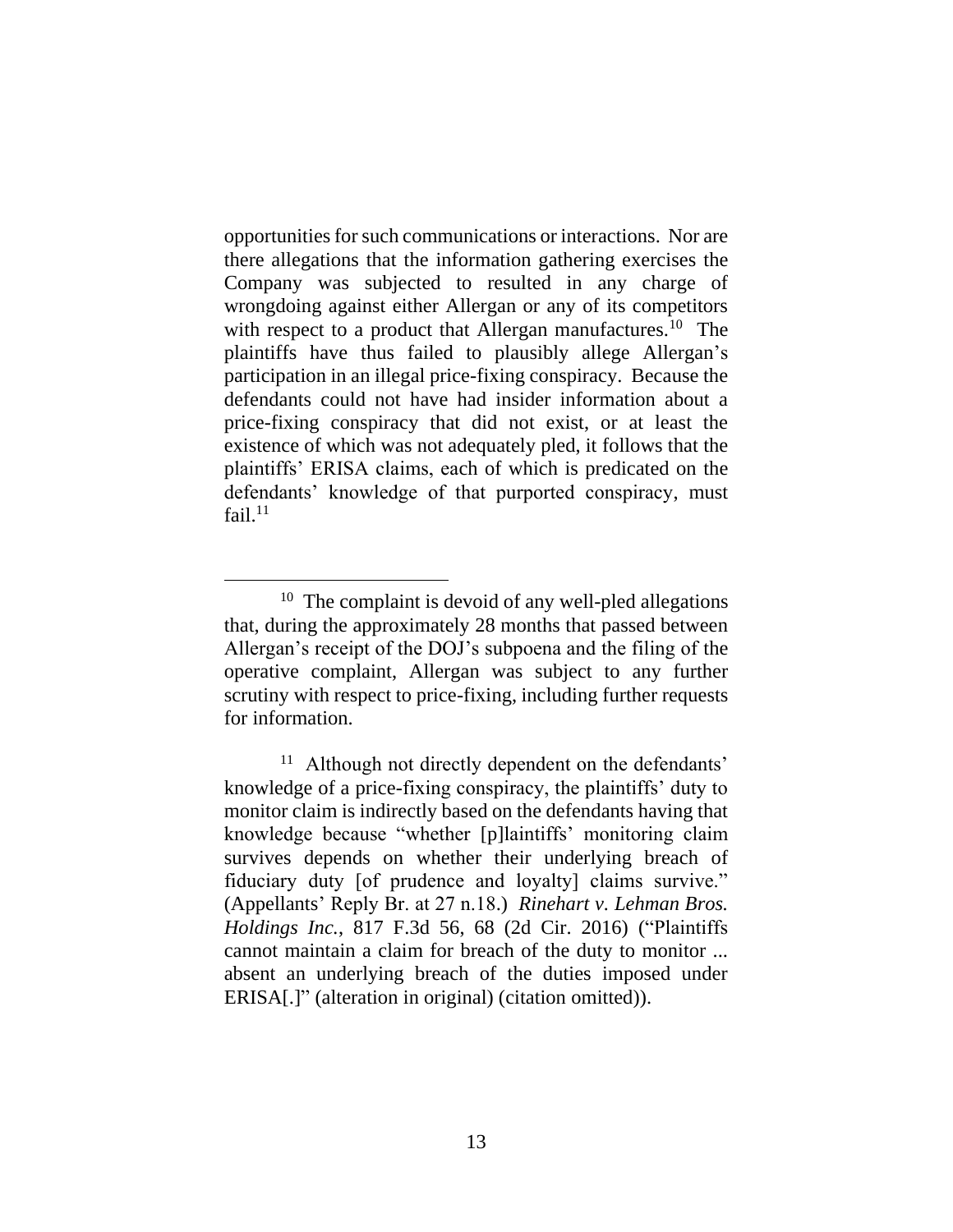The plaintiffs' arguments to the contrary are not persuasive. First, they criticize the District Court's holding that the allegations in the complaint "do not rise above the speculative level of misconduct." (Appellants' Opening Br. at 15 (quoting (App. 13)).) As they see it, they specifically alleged an "unconscionable increase in price [for a drug Allergan manufactures,]" and that increase "is well beyond speculation; it is fact." (Appellants' Opening Br. at 15.) But that criticism ignores the central thesis of their own allegations. The plaintiffs do not contend that an increase in generic-drug prices, even a dramatic one, is itself a legal wrong that should have prompted the defendants to prevent the putative class from acquiring Allergan stock. Rather, they theorize that the price increase in this case constituted misconduct because it was attributable to an unlawful price-fixing conspiracy. As already discussed, however, even parallel price increases among competitors, without more, do not by themselves indicate the existence of an illegal conspiracy. Accordingly, while the plaintiffs have alleged that the price for at least one drug that Allergan manufactured increased significantly, that fact does "not nudge[] their claims [of misconduct in the form of illegal price-fixing] across the line from conceivable to plausible[.]" *Twombly*, 550 U.S. at 570.

The plaintiffs next argue that the District Court ignored their "well-pled and plausible allegations that '(i) Allergan and several of its pharmaceutical industry peers colluded to fix generic drug prices in violation of federal antitrust laws … putting Allergan at risk of criminal prosecution and civil and criminal penalties; [and] (ii) the DOJ investigation and the underlying conduct could result in criminal charges<sup>[1]"</sup> (Appellants' Opening Br. at 16 (quoting (App. 71)).) This argument fails because the allegations referred to are not well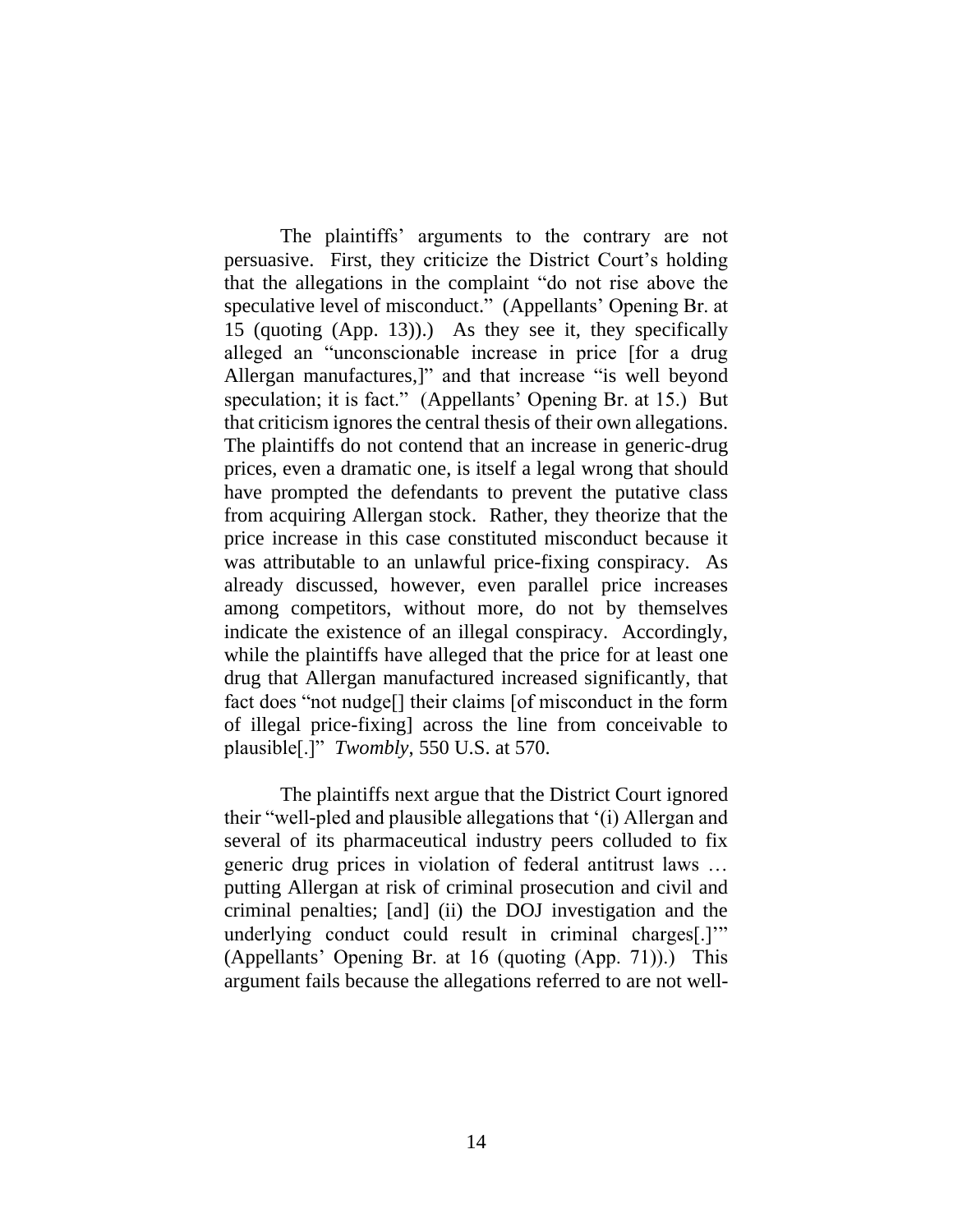pled facts but are instead conclusions entitled to no deference. *See Ashcroft v. Iqbal*, 556 U.S. 662, 679 (2009) ("[A] court considering a motion to dismiss can choose to begin by identifying pleadings that, because they are no more than conclusions, are not entitled to the assumption of truth. While legal conclusions can provide the framework of a complaint, they must be supported by factual allegations.") The District Court did not err in refusing to credit such assertions absent supporting factual allegations.

Third, the plaintiffs say that the District Court was wrong to dismiss their complaint on the basis that they had "not set forth sufficient facts to establish or even [imply] that [d]efendants engaged in collusive and/or fraudulent activity during the Class Period such that they could have insider information to that effect." (App. 13.) According to the plaintiffs, "nothing in ERISA suggests that [p]laintiff[s] must prove that collusive or fraudulent activity occurred; ERISA indisputably does not require allegations of scienter." (Appellants' Opening Br. at 17.) But they again ignore the premise of their own complaint. Regardless of whether ERISA requires proof of "collusive or fraudulent activity," the plaintiffs specifically chose a theory of liability predicated on Allergan's participation in an unlawful price-fixing conspiracy. In advancing that theory, they assumed the burden of plausibly alleging both the existence of a price-fixing conspiracy and Allergan's participation in it. The plaintiffs identify no other insider information that the defendants should have acted on with respect to their administration of the Plans. Moreover, it is simply not accurate that the District Court either explicitly or implicitly analyzed the price-fixing allegations under some heightened pleading standard. The plaintiffs' claims were not dismissed because of a failure to adequately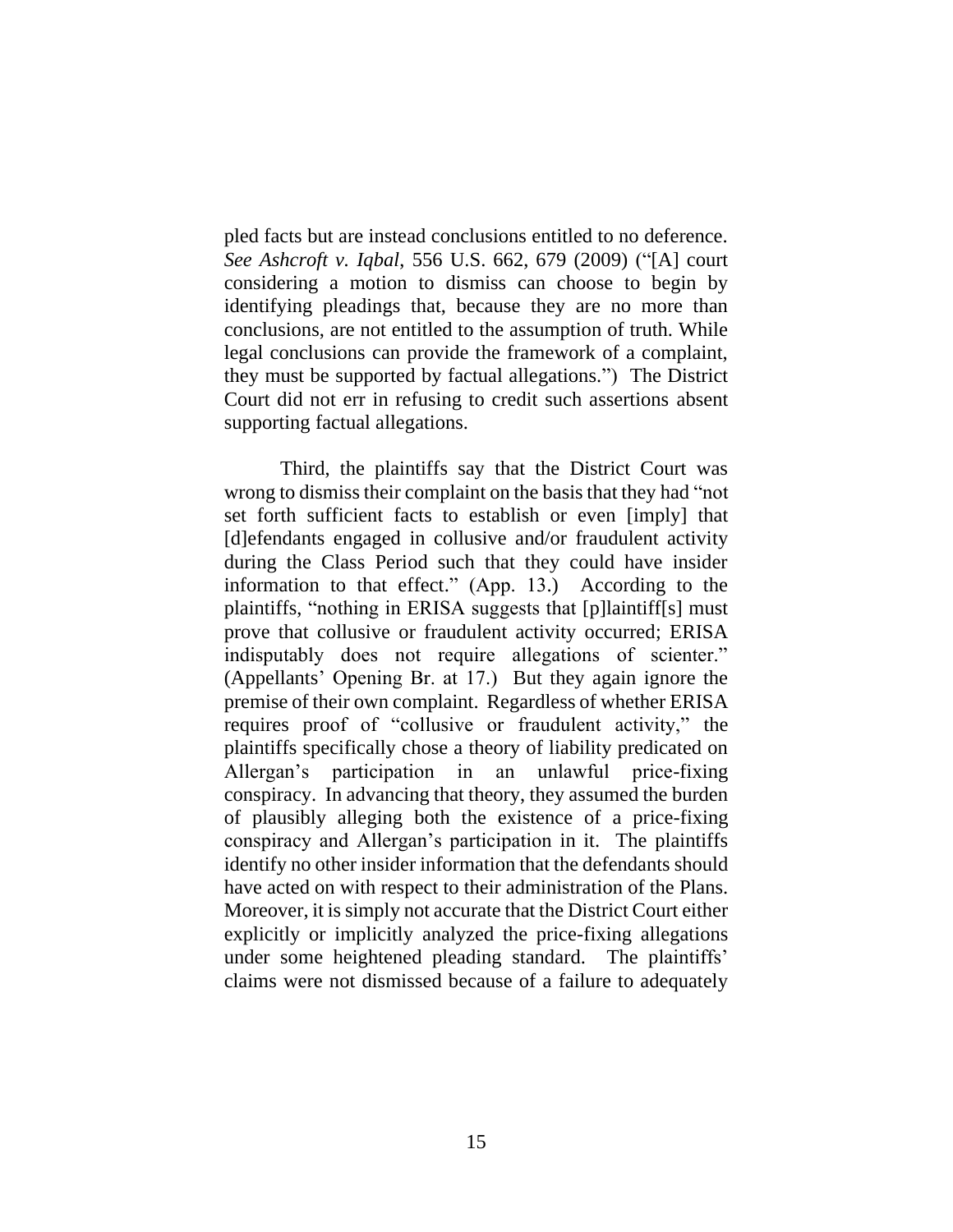allege scienter. Rather, the claims were rejected as insufficient because the plaintiffs' antitrust allegations fall far short of plausibly suggesting the existence of a price-fixing conspiracy to begin with, as judged under ordinary pleading standards. The District Court was correct in saying so.

Finally, citing *Braden v. Wal-Mart Stores, Inc.*, 588 F.3d 585 (8th Cir. 2009), the plaintiffs contend that "[i]t could not be expected that at this stage [they] would have more information regarding what [d]efendants knew about Allergan's concealed impropriety." (Appellants' Opening Br. at 18.) But this contention too misses the mark. The deficiency in the plaintiffs' pleading was the lack of factual allegations plausibly suggesting Allergan actually engaged in any misdeeds (*i.e.,* there was nothing for the defendants to know), not that the plaintiffs insufficiently alleged the defendants' knowledge of the supposed misdeeds.

In short, the District Court properly concluded that the plaintiffs failed to adequately allege the existence of the pricefixing conspiracy that underlies the complained-of breaches of fiduciary duty. That failure defeats each of the plaintiffs' claims.<sup>12</sup>

<sup>&</sup>lt;sup>12</sup> Beyond that failure, the District Court also held that the plaintiffs failed to adequately allege that either Allergan or the Director Defendants were fiduciaries of the Plans, and dismissed all claims against them on that basis. The plaintiffs expressly state that they "do not contest" the Court's dismissal of Allergan, (Appellants' Opening Br. at 6 n.1,) but do not address the Director Defendants' dismissal on that basis. By that omission, the plaintiffs have forfeited their right to challenge that aspect of the District Court's decision on appeal.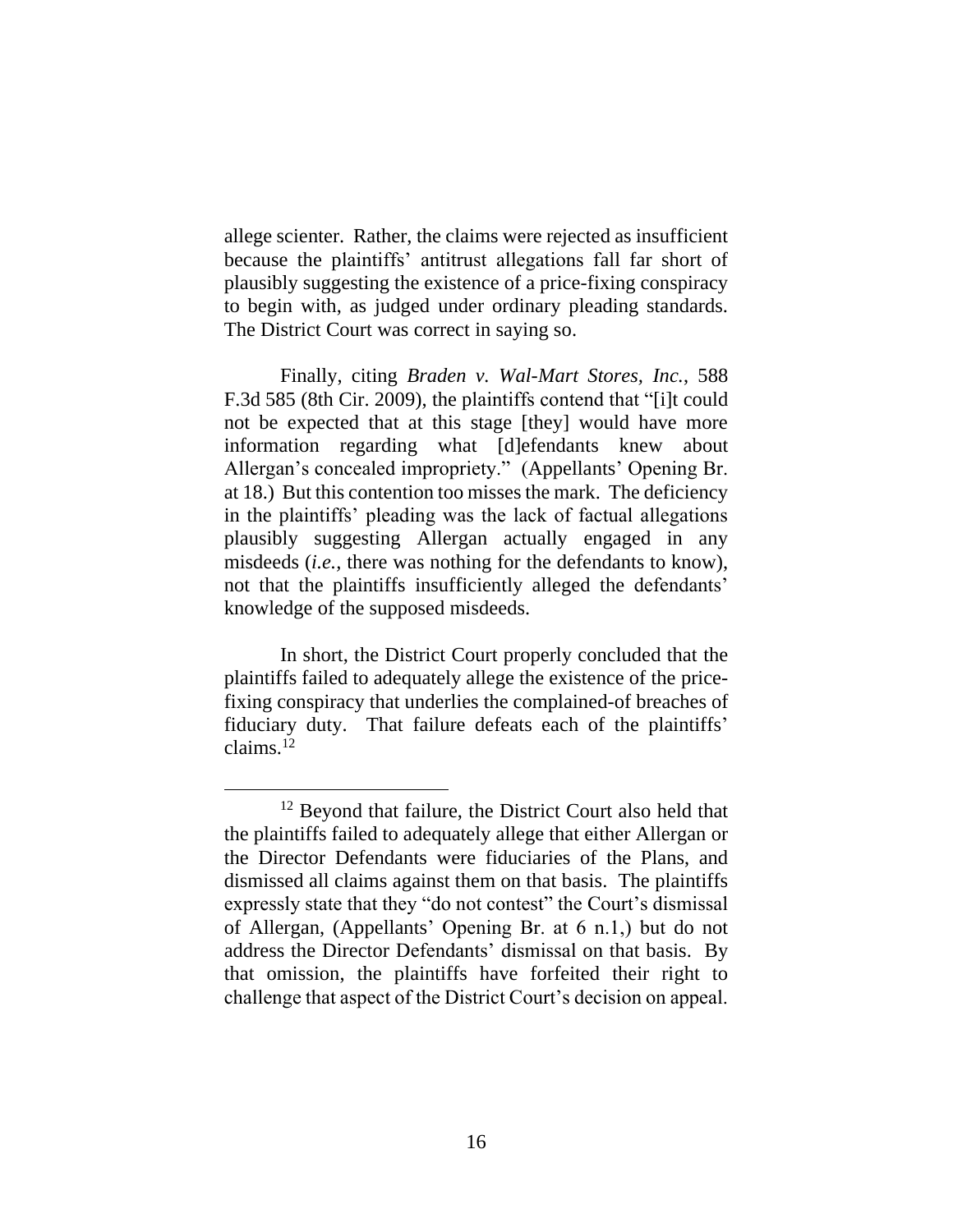### **B. Leave to Amend**<sup>13</sup>

The plaintiffs also argue that the District Court abused its discretion by denying them leave to file an amended complaint and dismissing their claims with prejudice. More specifically, they say that the District Court was wrong to view their complaint as the fourth attempt to state a claim and that

Accordingly, we will also affirm Allergan's and the Director Defendants' dismissal with prejudice, as well as the dismissal of Count Three, which was pled only against those defendants, on the ground that none of those defendants are Plan fiduciaries under ERISA.

 $13$  "[W]e review a Rule 15 motion for leave to amend a complaint for abuse of discretion[.]" *United States ex rel. Customs Fraud Investigations, LLC. v. Victaulic Co.*, 839 F.3d 242, 248 (3d Cir. 2016). "We are mindful that the pleading philosophy of the Rules counsels in favor of liberally permitting amendments to a complaint." *CMR D.N. Corp. v. City of Philadelphia*, 703 F.3d 612, 629 (3d Cir. 2013) (citation omitted). But, "[s]tanding in tension with the long-standing amendment rule is our longer-standing rule that, to request leave to amend a complaint, the plaintiff must submit a draft amended complaint to the court so that it can determine whether amendment would be futile." *Fletcher-Harlee Corp. v. Pote Concrete Contractors, Inc.*, 482 F.3d 247, 252 (3d Cir. 2007) (citation omitted). Ultimately, a motion to amend is committed to the "sound discretion of the district court." *Cureton v. Nat'l Collegiate Athletic Ass'n*, 252 F.3d 267, 272 (3d Cir. 2001).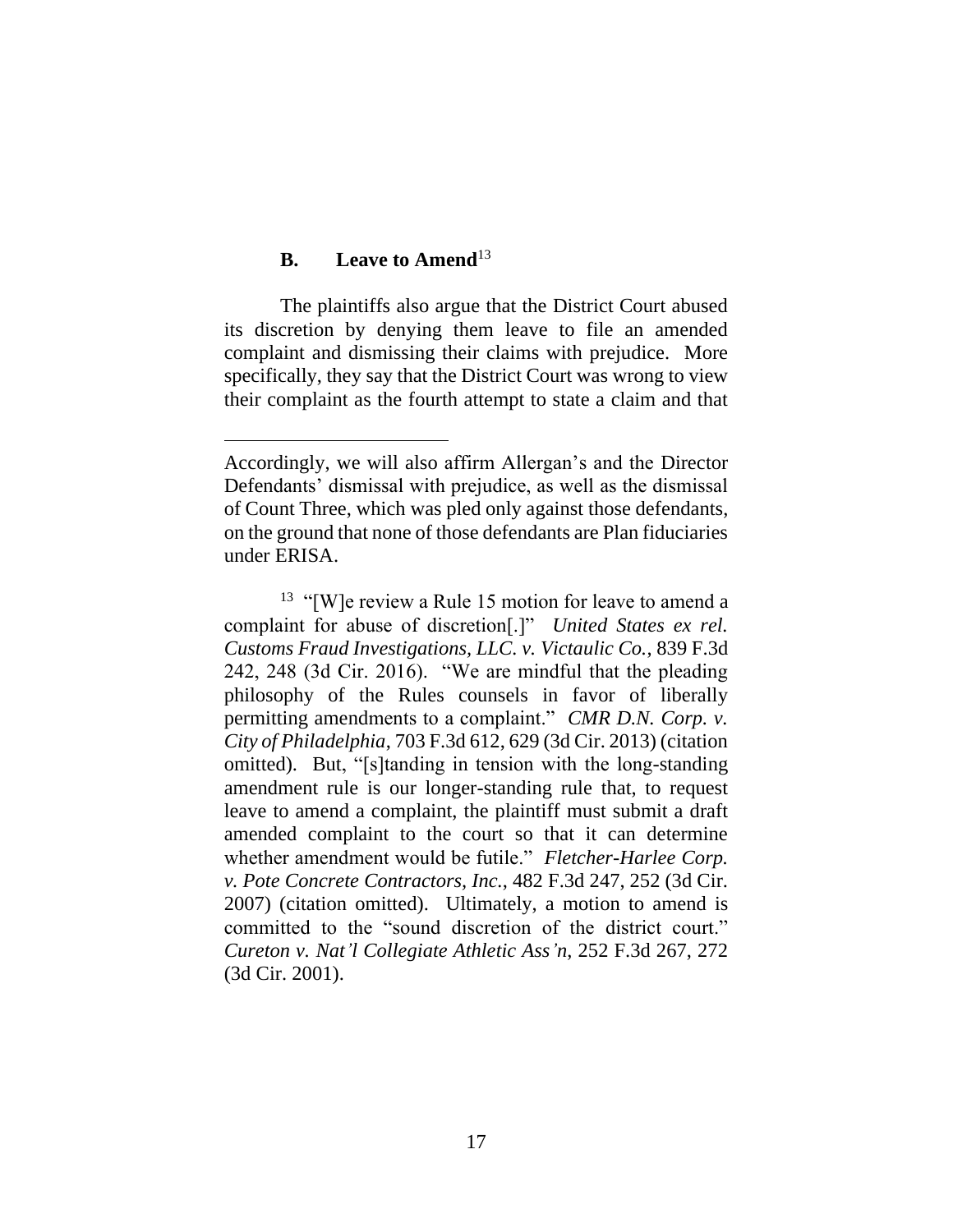they "should not be precluded from the possibility of being afforded at least one opportunity to cure the pleading deficiencies outlined by the District Court in its opinion." (Appellants' Opening Br. at 50.) We agree that the complaint at issue should not have been viewed as the "fourth" attempt at presenting a viable pleading.<sup>14</sup> But the Court did not actually deny leave to amend on that basis. It articulated a different reason for denying leave, namely that the plaintiffs had failed to identify what modifications they proposed to make to their complaint. That was true. Despite the flaws pointed out by the defendants in the motion to dismiss and associated briefing, the plaintiffs gave no hint as to how they would further amend their complaint.<sup>15</sup> In light of that, we cannot say the District Court abused its discretion in denying leave to amend.

The District Court analyzed the plaintiffs' request for leave to amend as follows:

<sup>14</sup> The plaintiffs' previous three complaints were a function of this case originating as two separate lawsuits that were eventually consolidated, not incremental attempts to resolve identified deficiencies. None of the three prior complaints were subject to challenge by a dispositive motion.

<sup>&</sup>lt;sup>15</sup> The plaintiffs' request merely consisted of statements that "[m]ost courts navigating the post-*Dudenhoeffer* world have been relatively lenient about allowing plaintiffs to file amended complaints where they have fallen short of satisfying *Dudenhoeffer*'s difficult pleading standard[,]" and "[i]n this Court, dismissal is frequently granted without prejudice to the filing of an amended complaint." (App. 138.)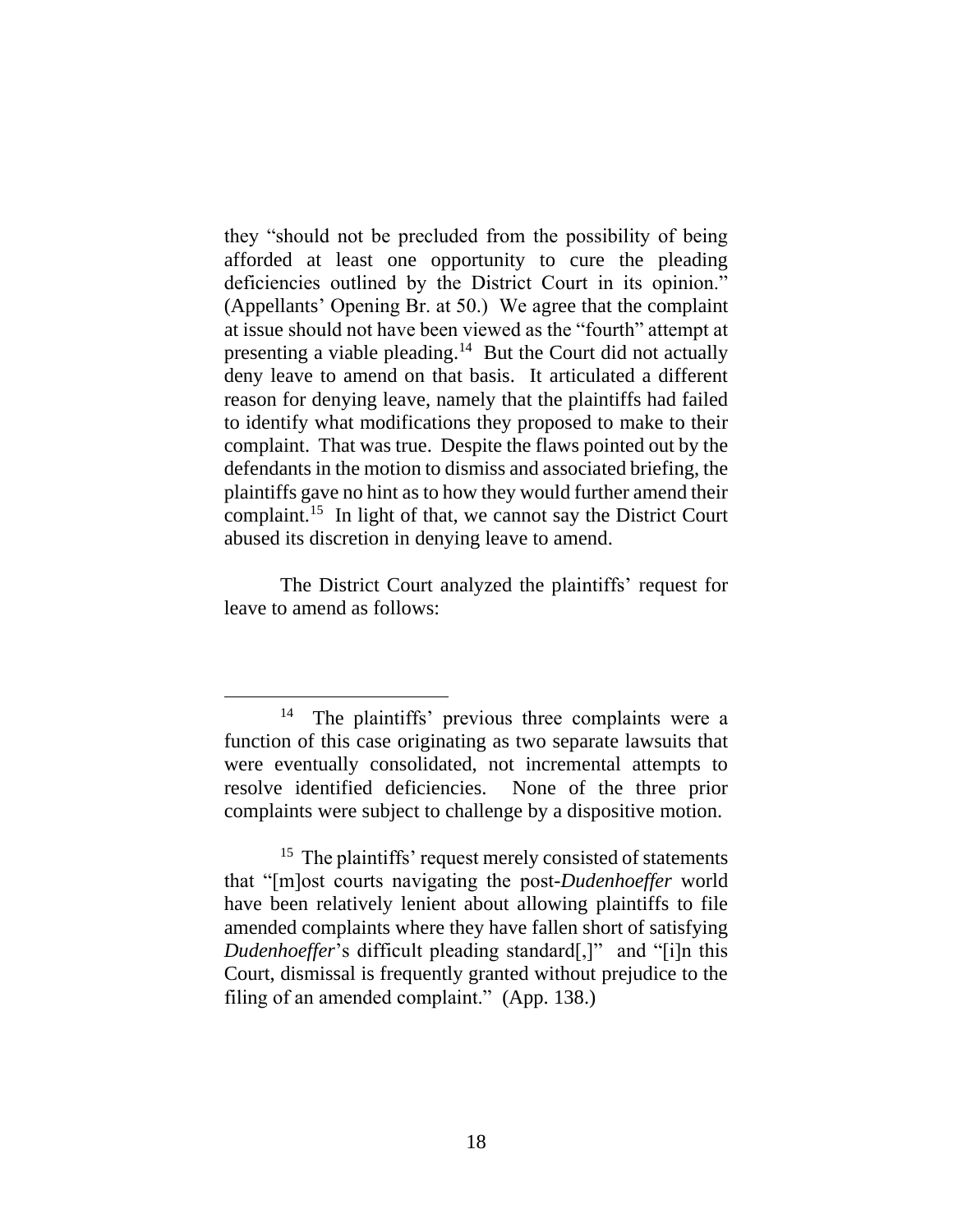Although [p]laintiffs have requested to amend their Consolidated Complaint if [d]efendants' motion is granted, a review of this matter's procedural history shows that, collectively, [p]laintiffs have now filed four complaints. There is nothing to suggest that providing another opportunity to amend the pleadings would be beneficial or result in a different outcome. *See, e.g., Graham v. Fearon*, 721 F. App'x 429, 439 (6th Cir. 2018) ("[B]ecause Plaintiffs' request was perfunctory and did not point to any additional factual allegations that would cure the complaint, the district court did not abuse its discretion in denying a motion to amend."); *In re Tribune Co. Fraudulent Conveyance Litig.*, No. 12- 2652, 2017 WL 82391, at \*20 (S.D.N.Y. Jan. 6, 2017) (denying leave to amend where the request was cursory and failed to indicate how the complaint's defects would be cured).

(App. 19 n.11.)

Although the Court noted the number of complaints filed in this case, its *ratio decidendi* for denying leave was the plaintiffs' failure to explain how they proposed to further revise their complaint. Again, the record supports that reasoning, and the legal authorities relied on by the Court particularly highlight its focus on the inadequacy of the request for leave to amend.

To the extent the plaintiffs argue that they should be permitted to amend because other antitrust and securities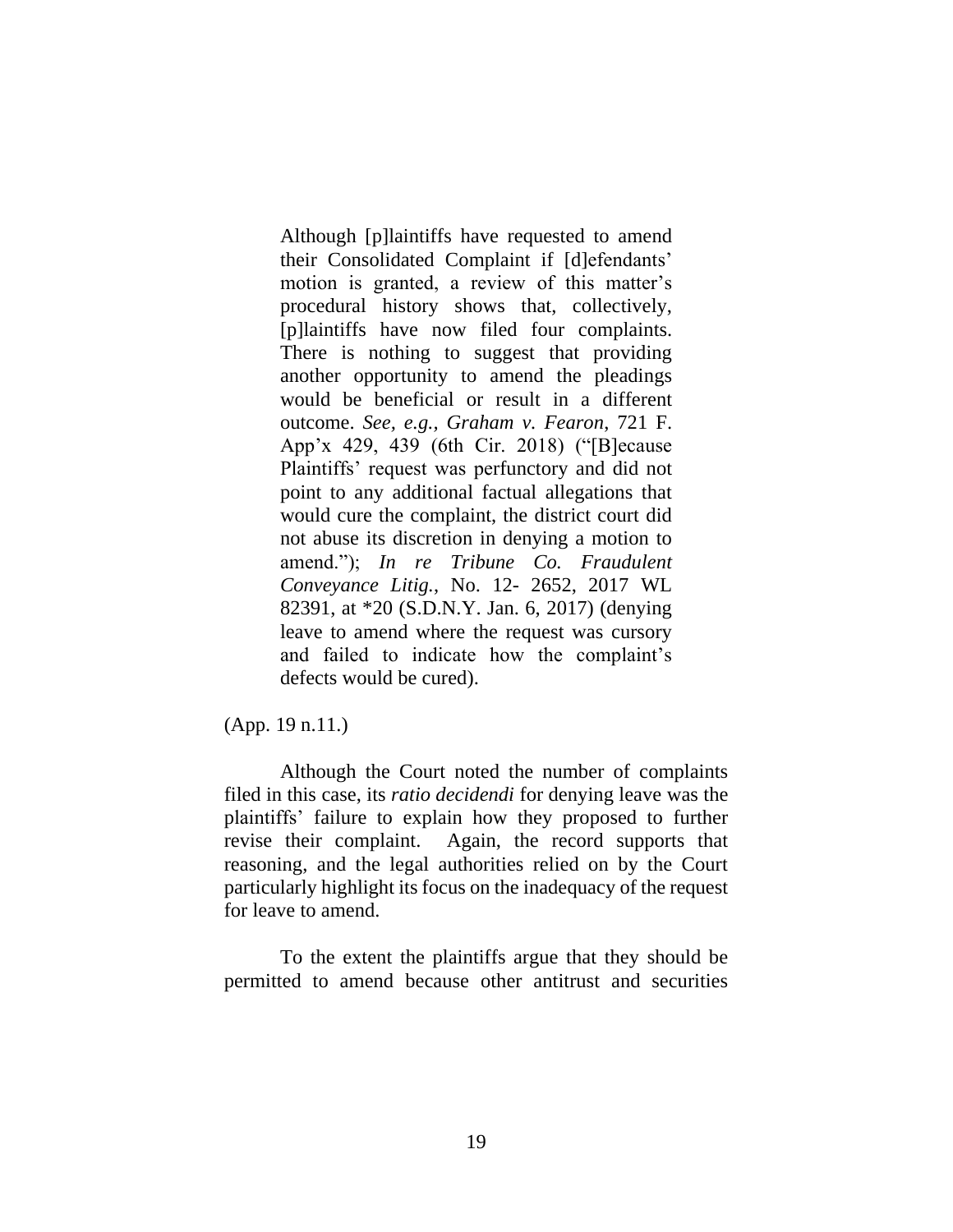litigation cases against Allergan, which also are premised on the Company's participation in a price-fixing conspiracy, have survived motions to dismiss, we disagree for two reasons. First, the complaints in those cases contained far more robust factual allegations regarding Allergan's participation in an unlawful conspiracy. *See In re Allergan Generic Drug Pricing Sec. Litig.,* No. 2:16-cv-09449-KSH-CLW, 2019 WL 3562134, at \*6 (D.N.J. Aug. 6, 2019) ("The complaint alleges both direct and indirect evidence of an agreement. For example, plaintiffs point to communications between executives of different companies regarding price increases, at least two of whom pleaded guilty to violating antitrust laws. Plaintiffs also point to various opportunities to collude, including a host of communications and various trade association meetings; relevant market conditions and attributes; and the timing of parallel price increases."); *In re Generic Pharm. Pricing Antitrust Litig.*, 338 F. Supp. 3d 404, 420-35 (E.D. Pa. 2018) (detailing extensive allegations regarding price increases, government investigations, market conditions, and opportunities to conspire).

Second, and perhaps of greater significance, the complaints in those cases were available to the plaintiffs before they filed their opposition to the motion to dismiss in late-March 2018. So too was the public information that many of the allegations in those other complaints were derived from, including, in particular, the widely publicized price-fixing civil lawsuit commenced by a group of several state attorneys general against Allergan and other generic-drug manufacturers. The plaintiffs could have, and should have, availed themselves of those sources of information, especially in light of their admitted understanding that those sources were relevant to their claims. (*See* App. 23 n.2 (statement in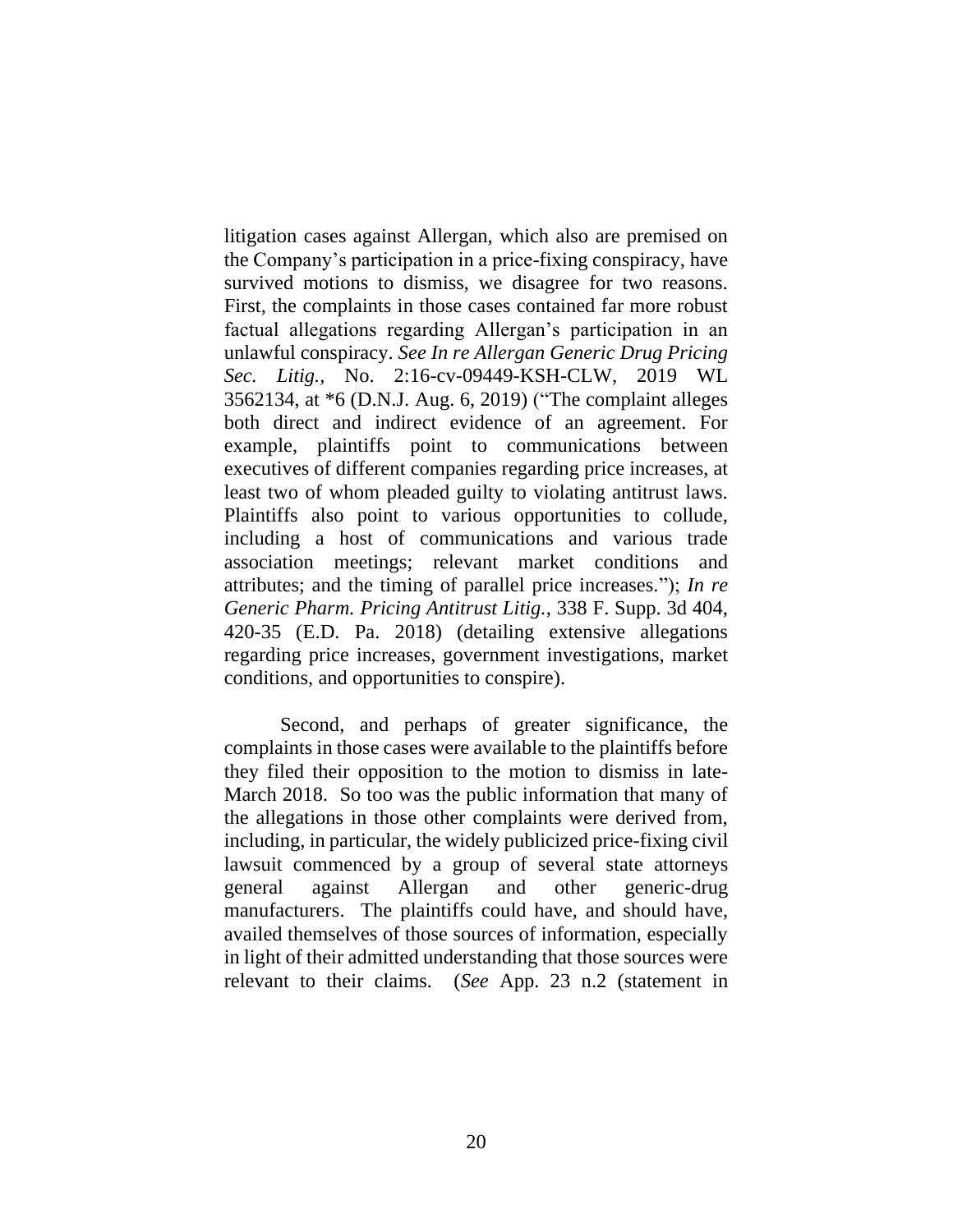complaint that "[a]ll allegations contained herein are based upon … the investigation of [p]laintiffs' counsel. Plaintiffs through their counsel reviewed, among other things … other lawsuits against Allergan … [and] public statements and media reports[.]").) They didn't, nor did they refer to them when asking the District Court to let them amend.

We do not ask district courts to be mind readers but have instead recognized repeatedly that a district court does not abuse its discretion by denying leave to amend when the party seeking leave does not attach a draft amended complaint to its request.<sup>16</sup> *E.g.*, *United States ex rel. Zizic v. Q2Administrators, LLC*, 728 F.3d 228, 243 (3d Cir. 2013); *DelRio-Mocci v. Connolly Properties Inc.*, 672 F.3d 241, 251 (3d Cir. 2012); *Fletcher-Harlee Corp. v. Pote Concrete Contractors, Inc.*, 482 F.3d 247, 252-53 (3d Cir. 2007). The plaintiffs here not only failed to include a draft complaint with their request for leave, they failed to say anything at all about how they intended to amend their pleading. $17$  Given the complete lack of information from the plaintiffs to aid the District Court in its assessment of their request to file another amended complaint,

<sup>&</sup>lt;sup>16</sup> To be clear, however, we are neither adopting nor endorsing the view that the converse is also true. Said differently, by recognizing that a district court acts within its discretion when it denies leave to amend where no proposed amendment is included in the request we do not mean to imply that a court necessarily abuses its discretion by allowing a party to amend without having submitted a proposed amendment.

<sup>&</sup>lt;sup>17</sup> The plaintiffs' briefing on appeal similarly is devoid of any explanation as to what additional facts or theories they would include in an amended pleading.